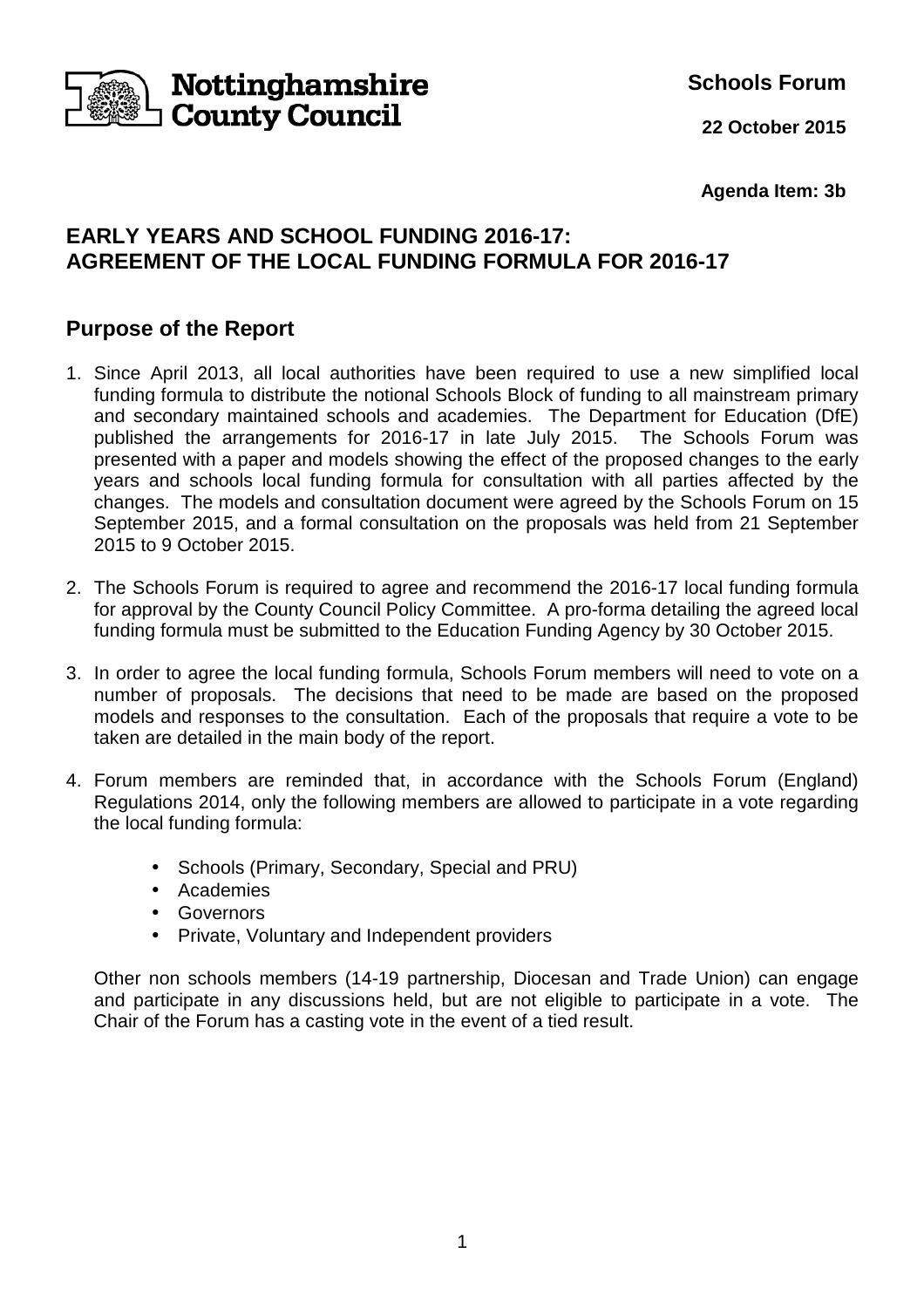# **Information and Advice**

- 5. There were no changes to the requirements set by the DfE for each of the factors that may be used in determining the local schools funding formula in 2016-17 therefore the consultation proposed that the majority of formula factors continued to be applied on the same basis as in 2015-16. However, a request was made to include a proposal to increase the lump sum to benefit small primary schools. The DfE guidance only allows for a different amount per phase therefore any increase must apply to all schools in a phase i.e. all primary schools. Two options were modelled to show the financial impact of an increase for primary only of £10,000 and £20,000. The model can be found at **Appendix D.**
- 6. Changes were also proposed to each factor in the early years single funding formula and these were included in the consultation for the first time.
- 7. The Schools Forum agreement to apply a gains cap for a three year period, 2013-14 to 2015-16, has now lapsed and therefore will not feature in the local funding formula for 2016- 17.
- 8. The full consultation documentation is available of the Schools Forum website at:

www.nottinghamshire.gov.uk/education/information-for-schools/schools-forum

- 9. The responses to the consultation (which in addition to seeking a view on the above changes, also offered the opportunity to express opinions on the application of existing but optional factors) have been analysed and reported for consideration by members of the Schools Forum, they are included at **Appendix A and Appendix B**. The response rate to the consultation was 13.5% of schools and 14.0% of Early Years Providers. From the responses received, the majority showed a clear indication of how those responding wanted individual formula factors to be applied in the local funding formula for 2016-17.
- 10. All factors requiring a decision for 2016-17 are outlined in paragraphs 12-20 below, along with the percentage of positive, negative or not sure/no responses from the consultation.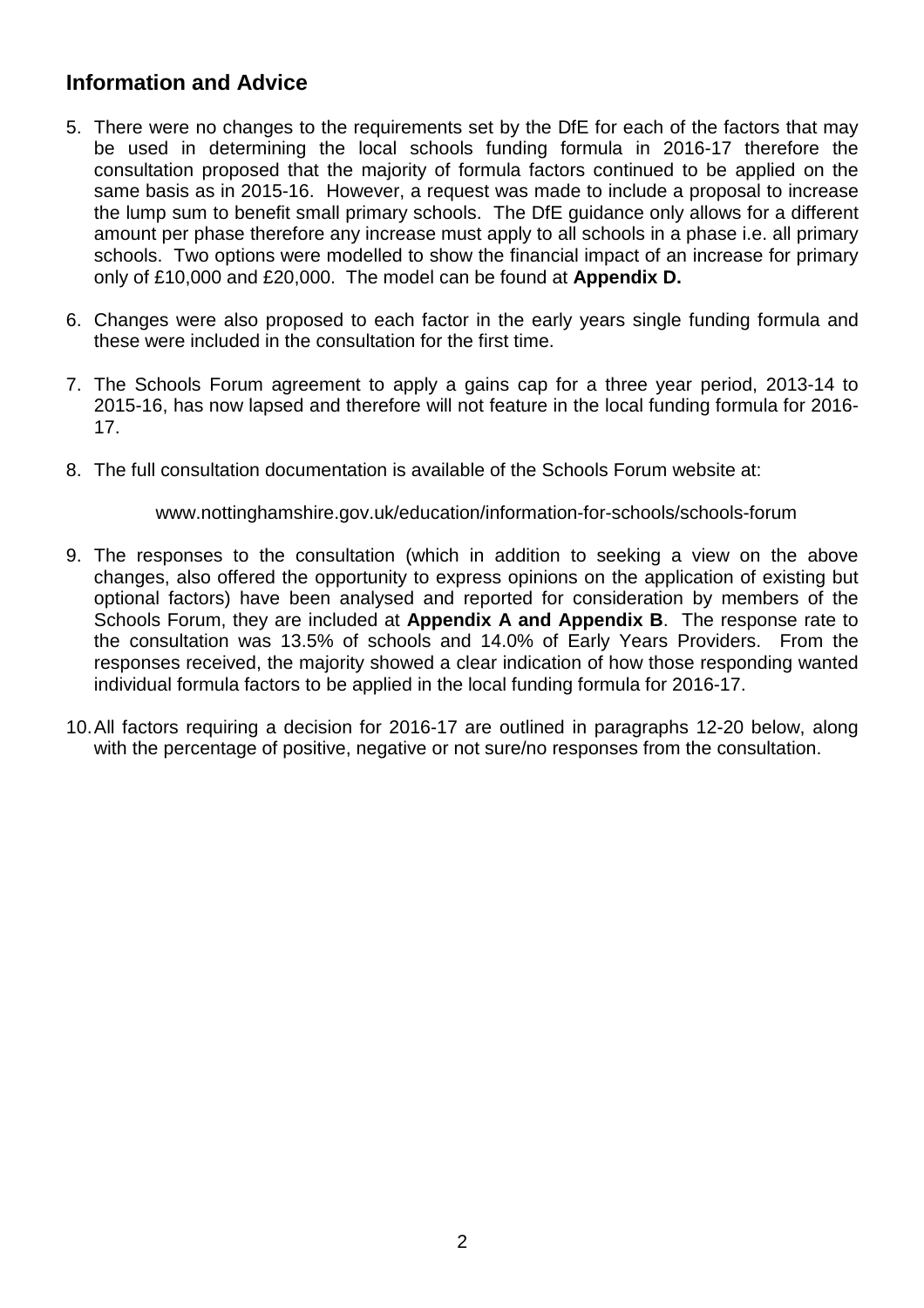# **Early Years Single Funding Formula - Majority of Respondents in Favour of the Proposal**

- **11.** To inform any discussion relating to these proposals the modelling is included at **Appendix C.**
- 12. A vote is required on the following factors by **School, Academy, Governor, & PVI members**.

|                | <b>Early Years Single Funding Formula</b>                                                                                                                                                                            | <b>Consultation</b><br><b>Response for</b><br><b>Information</b> |           |                                           |            |           | <b>Schools Forum Vote</b> |
|----------------|----------------------------------------------------------------------------------------------------------------------------------------------------------------------------------------------------------------------|------------------------------------------------------------------|-----------|-------------------------------------------|------------|-----------|---------------------------|
|                | <b>Consultation Question</b>                                                                                                                                                                                         | <b>Yes</b>                                                       | <b>No</b> | Not Sure/<br><b>No</b><br><b>Response</b> | <b>Yes</b> | <b>No</b> | <b>Abstained</b>          |
| 1              | Do you agree that if the government<br>increases the per pupil funding, over and<br>above the increase already proposed by<br>this consultation that this is passed on to<br>child care providers?                   | 90%                                                              | 2%        | 8%                                        |            |           |                           |
| $\overline{2}$ | Do you agree that the base hourly rate for<br>2 year olds child care should be<br>equivalent to the amount of grant funding<br>that is received by the authority, currently<br>£4.88 per hour?                       | 48%                                                              | 42%       | 10%                                       |            |           |                           |
| 3              | Do you agree that the per pupil unit of<br>funding for 3-4 year olds should be<br>increased to £2,280 per annum. This<br>equates to an hourly rate of £4.00 for<br>PVIs and £3.90 for maintained primary<br>schools? | 66%                                                              | 25%       | 9%                                        |            |           |                           |
| 5              | Do you agree that the deprivation<br>supplement is reduced from £0.55 per<br>hour to £0.05p per hour for eligible<br>children only?                                                                                  | 48%                                                              | 25%       | 27%                                       |            |           |                           |
| 7              | with<br>ceasing<br>Do<br>you<br>the<br>agree<br>sustainability factor?                                                                                                                                               | 41%                                                              | 24%       | 35%                                       |            |           |                           |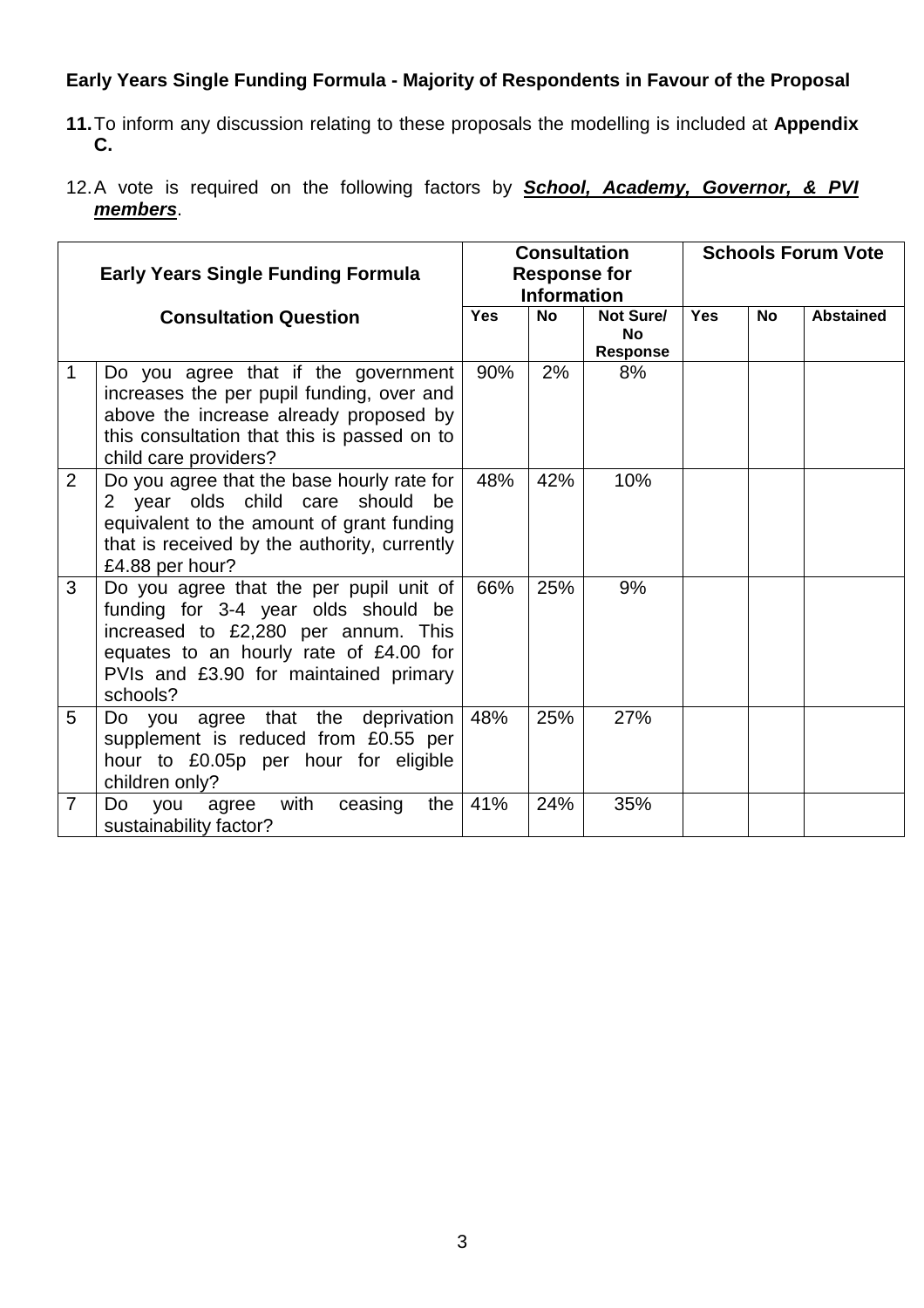### **Early Years Single Funding Formula - Majority of Respondents Not in Favour of the Proposal**

13. The consultation responses to the following questions showed that there wasn't a majority of respondents who were in favour of the proposals as they were, therefore it is suggested that the Schools Forum consider and vote on these individually. Votes are required by **School, Academy, Governor, & PVI members**.

| <b>Early Years Single Funding Formula</b> |                                                                                                                               | <b>Consultation Response</b><br>for Information |          |           | <b>Schools Forum Vote</b> |     |           |
|-------------------------------------------|-------------------------------------------------------------------------------------------------------------------------------|-------------------------------------------------|----------|-----------|---------------------------|-----|-----------|
|                                           |                                                                                                                               |                                                 | No.      | Not Sure/ | Yes                       | No. | Abstained |
| <b>Consultation Question</b>              |                                                                                                                               |                                                 |          | No.       |                           |     |           |
|                                           |                                                                                                                               |                                                 | Response |           |                           |     |           |
|                                           | If you answered yes to question 3 do you<br>agree that the increase should be funded<br>on a temporary basis from the Schools | 29%                                             | 43%      | 28%       |                           |     |           |
|                                           | (Non ISB) Reserve?                                                                                                            |                                                 |          |           |                           |     |           |
| 6                                         | Do you agree with ceasing the meal<br>allowance factor?*                                                                      | 37%                                             | 39%      | 24%       |                           |     |           |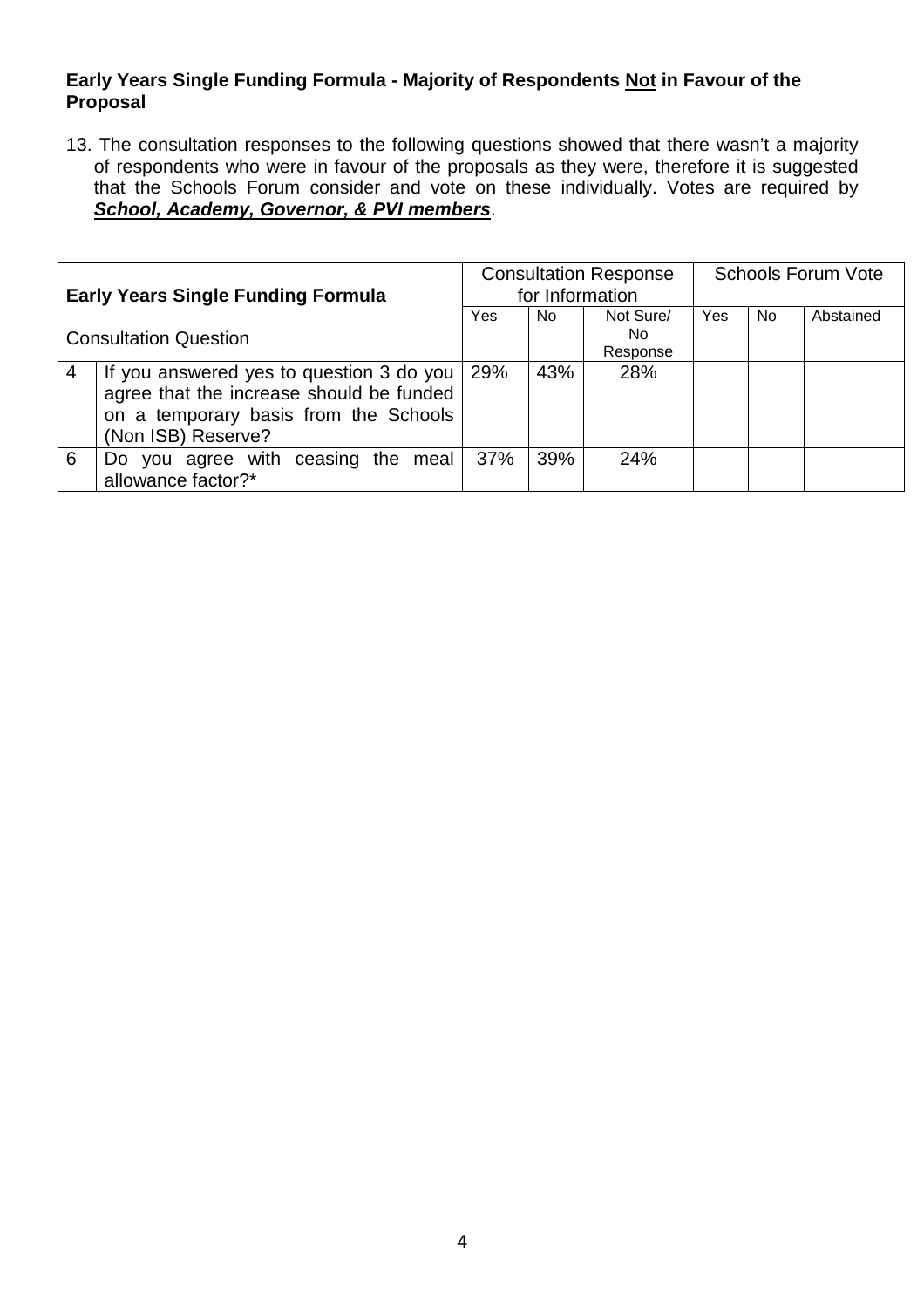## **Schools Funding Formula - Majority of Respondents in Favour of the 'No Change' Proposal**

14. A vote is required on the following factors by **School, Academy, Governor, & PVI members**.

| <b>Schools Local Funding Formula</b> |                                                                                                                                                                                                    |     | Consultation<br>Response for |                                    | <b>Schools Forum Vote</b> |    |           |
|--------------------------------------|----------------------------------------------------------------------------------------------------------------------------------------------------------------------------------------------------|-----|------------------------------|------------------------------------|---------------------------|----|-----------|
|                                      |                                                                                                                                                                                                    |     | Information                  |                                    |                           |    |           |
|                                      | Yes<br><b>Consultation Question</b>                                                                                                                                                                |     | <b>No</b>                    | Not Sure/<br><b>No</b><br>Response | Yes                       | No | Abstained |
| $\mathbf{1}$                         | Do you agree that the primary to secondary<br>ratio should be maintained at 1:1.265 for<br>the 2016-17 financial year?                                                                             | 80% | 9%                           | 11%                                |                           |    |           |
| $\overline{2}$                       | Do you agree that the 2015-16 AWPU rates<br>should be proportionally adjusted in order<br>maintain<br>the<br>overall<br>primary<br>to<br>to<br>secondary funding ratio of 1: 1.265 for<br>2016-17? | 77% | 5%                           | 18%                                |                           |    |           |
| 4                                    | Do you agree with retaining the Prior<br>Attainment factor in the Nottinghamshire<br>formula for 2016-17?                                                                                          | 84% | 7%                           | 9%                                 |                           |    |           |
| 6                                    | Do you agree with retaining the Looked<br>After Children factor in the Nottinghamshire<br>formula for 2016-17?                                                                                     | 96% | 2%                           | 2%                                 |                           |    |           |
| $\overline{7}$                       | If the factor continues to be included, do<br>you agree that a fixed unit value of £3,000<br>should continue to be used to allocate this<br>funding in 2016-17?                                    | 87% | 11%                          | 2%                                 |                           |    |           |
| 8                                    | Do you agree with retaining the EAL factor<br>in the Nottinghamshire formula for 2016-<br>17?                                                                                                      | 91% | 2%                           | 7%                                 |                           |    |           |
| 9                                    | If the factor is retained, do you agree that<br>the same percentage of total funding<br>should be allocated through the EAL factor<br>with a single unit value in 2016-17?                         | 48% | 7%                           | 45%                                |                           |    |           |
| 10                                   | Do you agree with retaining the Pupil<br>Mobility factor in the Nottinghamshire<br>formula for 2016-17?                                                                                            | 96% | 2%                           | 2%                                 |                           |    |           |
| 11                                   | Do you agree that the same percentage of<br>total funding should be allocated through<br>the Pupil Mobility factor in 2015-16, with a<br>single unit value?                                        | 84% | 7%                           | 9%                                 |                           |    |           |
| 12                                   | Do you agree with the proposal not to<br>adopt a Sparsity factor for 2016-17?                                                                                                                      | 75% | 11%                          | 14%                                |                           |    |           |
| 13                                   | Do you agree with retaining the Lump Sum<br>factor in the Nottinghamshire formula for<br>2016-17?                                                                                                  | 77% | 2%                           | 21%                                |                           |    |           |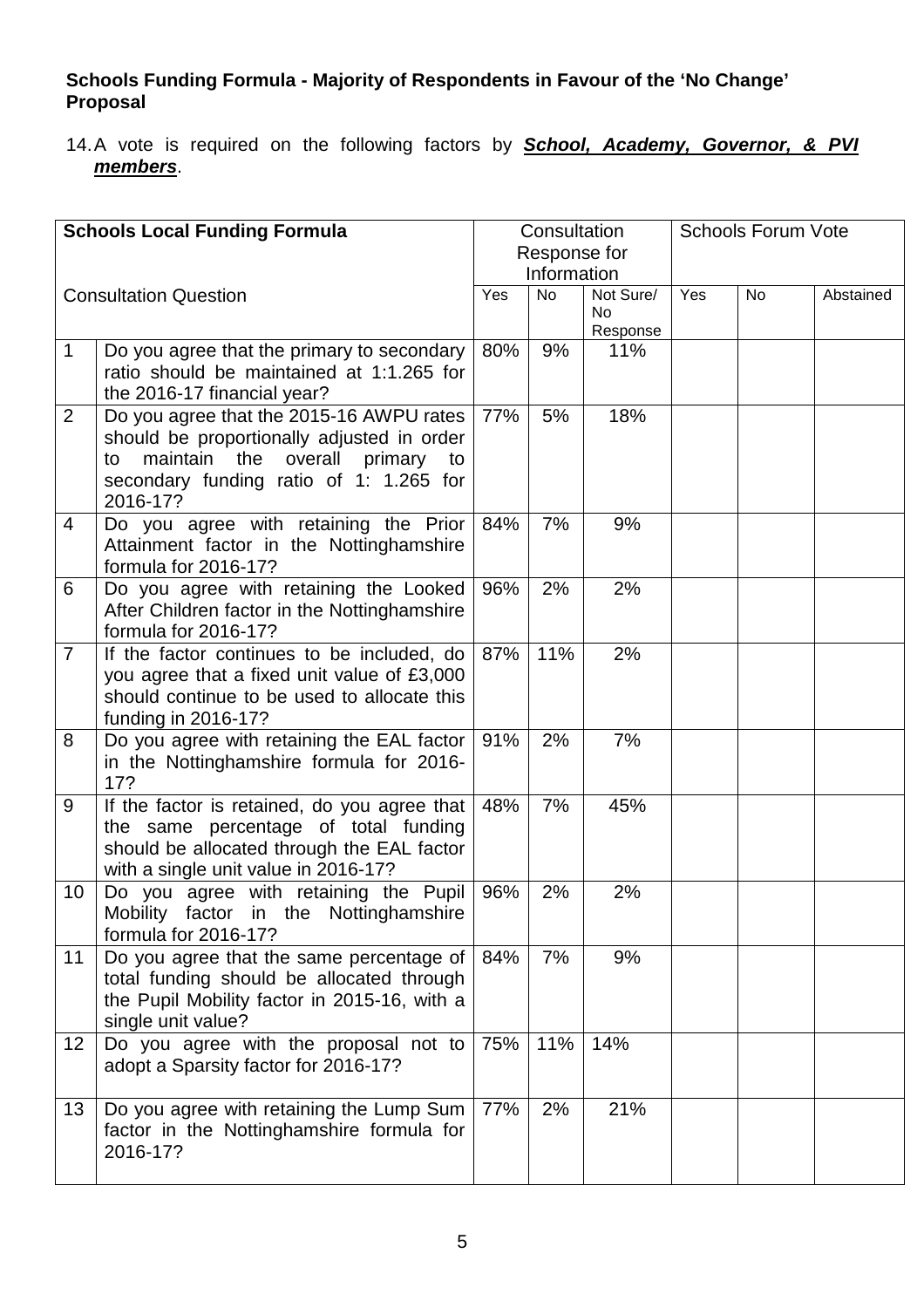| 17 | Do you agree that Nottinghamshire should   79%<br>not apply for an exceptional factor in order<br>to pay a further allowance to amalgamating<br>schools in the second year<br>after<br>amalgamation? |     | 5% | 16% |  |
|----|------------------------------------------------------------------------------------------------------------------------------------------------------------------------------------------------------|-----|----|-----|--|
| 18 | Do you agree with retaining the Split Site   89%<br>factor in the Nottinghamshire formula for<br>2015-16?                                                                                            |     | 7% | 4%  |  |
| 20 | Do you agree to continue with the current<br>arrangement to pay rates centrally?                                                                                                                     | 89% |    | 11% |  |
| 21 | Do you agree to continue<br>with<br>the<br>exceptional factors for joint use and rental?                                                                                                             | 80% | 2% | 18% |  |
| 22 | Do you agree that the growth fund should<br>continue?                                                                                                                                                | 89% |    | 11% |  |
| 23 | Do you agree that the growth fund should<br>remain at £1.0m as it was for 2015-16?                                                                                                                   | 84% |    | 16% |  |

#### Schools Funding Formula - Majority of Respondents **Not in Favour or With No clear View of the No Change Proposal**

15. The consultation responses to the following questions showed that there wasn't a majority of respondents who were in favour of the proposals as they were, therefore it is suggested that the Schools Forum consider and vote on these individually. Votes are required by **School, Academy, Governor, & PVI members**.

| <b>Consultation Question</b><br>Yes |                                                                                                                                                                                              |                   | <b>Consultation Response for</b><br>Information |                                    |     |           | <b>Schools Forum Vote</b> |  |  |  |
|-------------------------------------|----------------------------------------------------------------------------------------------------------------------------------------------------------------------------------------------|-------------------|-------------------------------------------------|------------------------------------|-----|-----------|---------------------------|--|--|--|
|                                     |                                                                                                                                                                                              |                   | No                                              | Not Sure/<br><b>No</b><br>Response | Yes | <b>No</b> | Abstained                 |  |  |  |
| 3                                   | Do you agree that the same percentage of<br>total funding, deprivation indicators and<br>weightings should be used to allocate<br>deprivation funding in 2016-17 as were<br>used in 2015-16? | 27%               | 52%                                             | 21%                                |     |           |                           |  |  |  |
| 5                                   | If the factor continues to be included, do<br>you agree to retaining the current<br>proportion of funding, & method for<br>distributing that funding?                                        | 39%               | 4%                                              | 57%                                |     |           |                           |  |  |  |
| 16                                  | Do you agree with the proposal to keep<br>the lump sum value at £100,000 in<br>2016/17 for the secondary phase?                                                                              | $33\frac{1}{3}\%$ | $33\frac{1}{3}\%$                               | $33\frac{1}{3}\%$                  |     |           |                           |  |  |  |
| 19                                  | Do you agree to continue with the current<br>methodology and funding for split site<br>schools?                                                                                              | 41%               | 9%                                              | 50%                                |     |           |                           |  |  |  |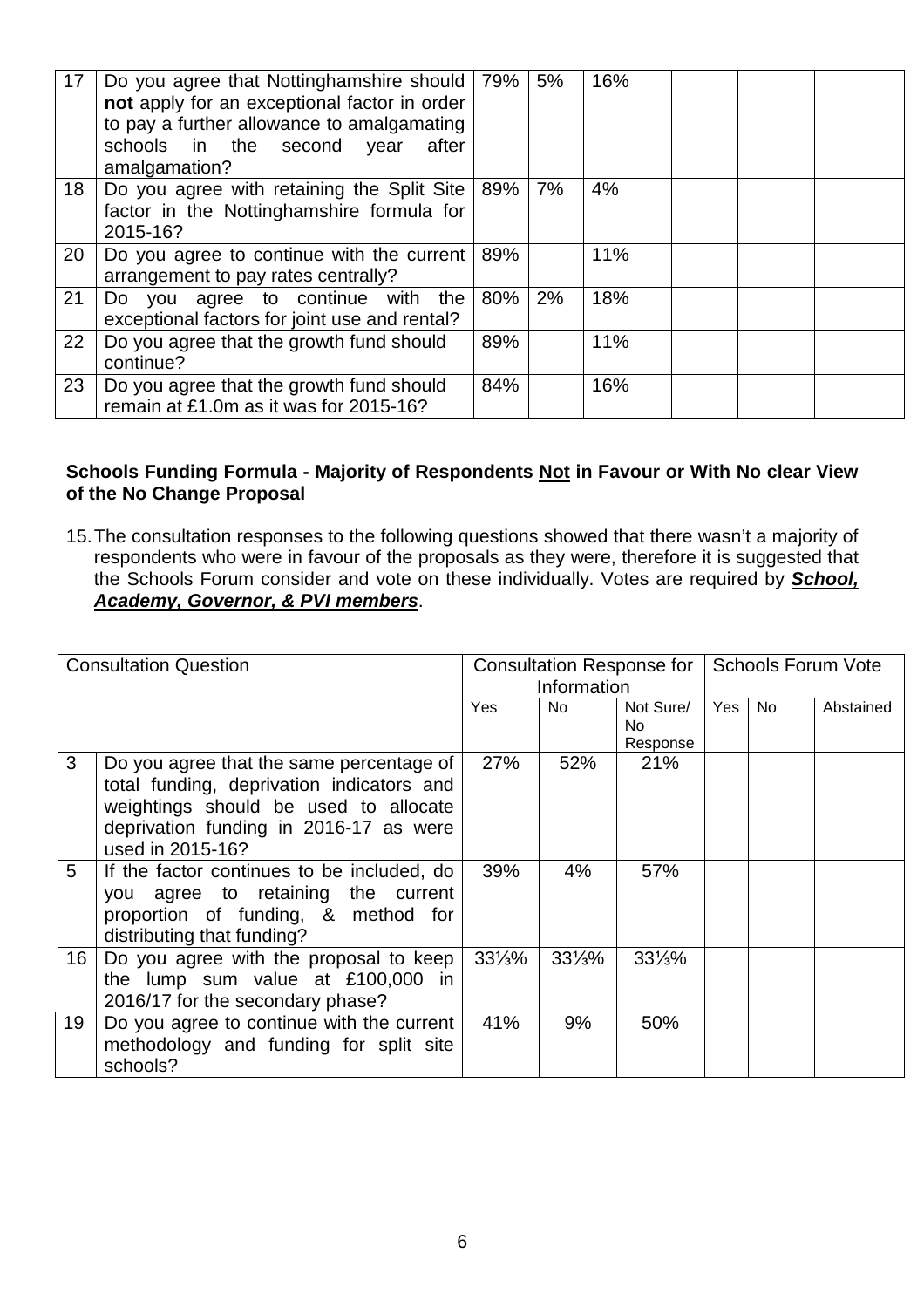## **Schools Funding Formula – Primary Lump Sum Change Proposal**

- 16. This proposal is to increase the primary lump sum by either £10,000 or £20,000. The financial modelling for this is at **Appendix D**.
- 17. Should the Forum decide that a higher lump sum should be adopted for Primaries the amount will need to be determined by vote. Votes are required by **School, Academy, Governor, & PVI members**.

| <b>Consultation Question</b> |                                                                                                         | <b>Consultation Response</b><br>for Information |     |                              | <b>Schools Forum Vote</b> |           |           |
|------------------------------|---------------------------------------------------------------------------------------------------------|-------------------------------------------------|-----|------------------------------|---------------------------|-----------|-----------|
|                              |                                                                                                         | <b>Yes</b>                                      | No. | Not Sure/<br>No.<br>Response | Yes                       | <b>No</b> | Abstained |
| 14                           | Do you agree with the proposal to<br>increase the lump sum for the primary<br>phase?                    | 54%                                             | 24% | 22%                          |                           |           |           |
| 15 <sup>1</sup>              | If you answered yes to question 14 what<br>value do you think the primary lump sum<br>should be set at? |                                                 |     |                              |                           |           |           |
|                              | £110,000                                                                                                | 5%                                              |     |                              |                           |           |           |
|                              | £120,000                                                                                                | 54%                                             |     |                              |                           |           |           |
|                              | Other                                                                                                   | 41%                                             |     |                              |                           |           |           |

### De-delegation of funding for maintained primary and secondary schools

- 18. As outlined in the consultation document, there will be a limited list of services that the local authority can continue to operate centrally for maintained schools only. The consultation responses showed that the majority of respondents felt that the services listed should be centrally operated. However, the final decision is made by the members of the Forum who represent the maintained primary and secondary sector. As de-delegation decisions can differ between the sectors, separate votes will need to take place.
- 19. A vote is required by **maintained primary school and governor members** on the following:

| <b>Consultation Question</b>              |                                                                         | for info |                  | <b>Schools Forum Vote</b>         |     |                                                                                              |
|-------------------------------------------|-------------------------------------------------------------------------|----------|------------------|-----------------------------------|-----|----------------------------------------------------------------------------------------------|
|                                           | Yes                                                                     | No.      | Not Sure/<br>No. | Yes                               | No. | Abstained                                                                                    |
|                                           |                                                                         |          |                  |                                   |     |                                                                                              |
|                                           |                                                                         |          |                  |                                   |     |                                                                                              |
| following in 2016-17:                     |                                                                         |          |                  |                                   |     |                                                                                              |
|                                           | 60%                                                                     | 10%      | 30%              |                                   |     |                                                                                              |
| amalgamation transitional support?        |                                                                         |          |                  |                                   |     |                                                                                              |
| Free school meals eligibility assessment? | 73%                                                                     |          | 27%              |                                   |     |                                                                                              |
|                                           | 65%                                                                     | 10%      | 25%              |                                   |     |                                                                                              |
| facility time)?                           |                                                                         |          |                  |                                   |     |                                                                                              |
| ethnic<br>underperforming<br>Support to   | 68%                                                                     | 7%       | 25%              |                                   |     |                                                                                              |
| minority groups and bilingual learners?   |                                                                         |          |                  |                                   |     |                                                                                              |
|                                           | Contingencies for pre-agreed<br>Staff costs / supply cover (trade union |          |                  | Consultation response<br>Response |     | As a representative of a maintained primary school, do you agree to the de-delegation of the |